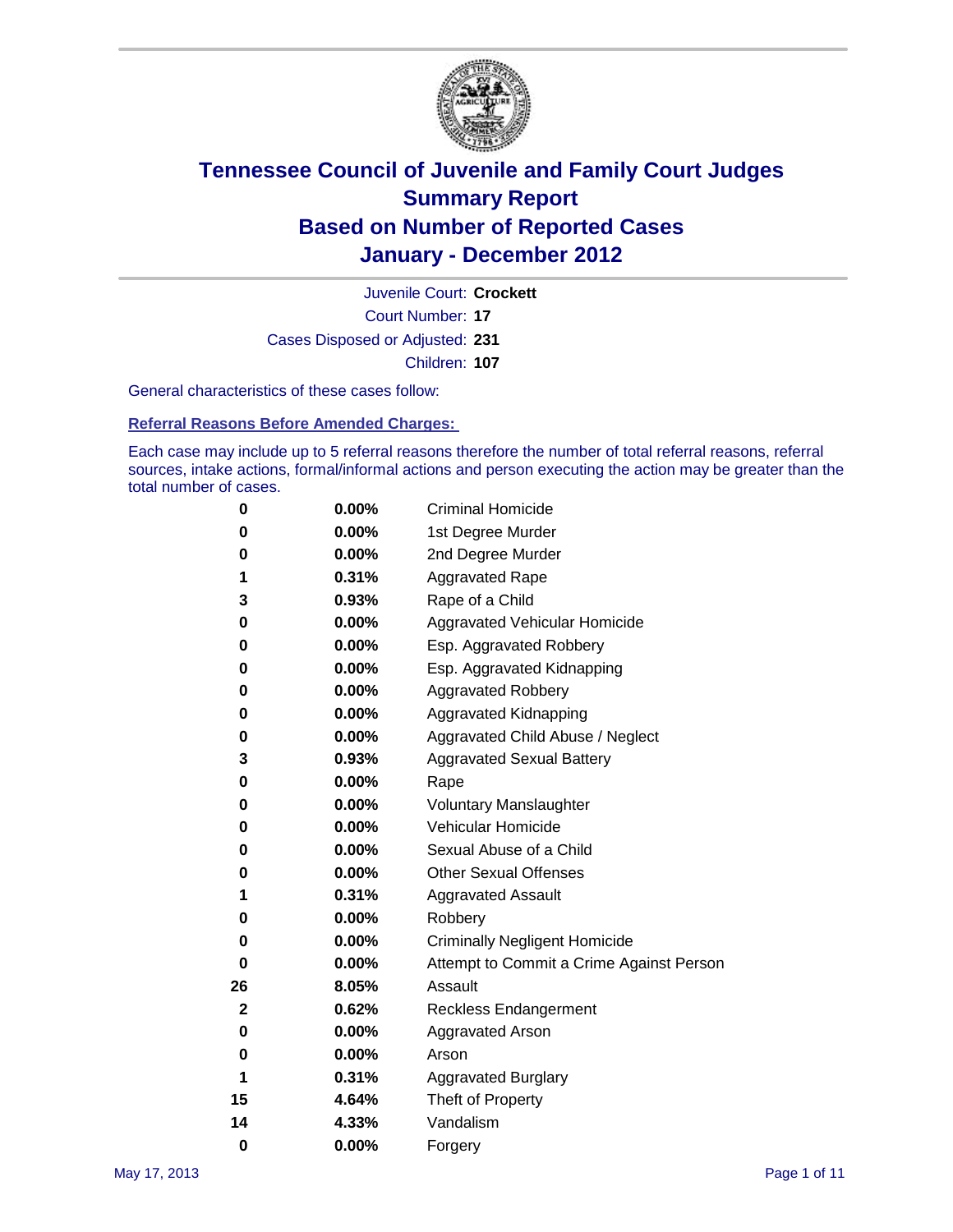

Court Number: **17** Juvenile Court: **Crockett**

Cases Disposed or Adjusted: **231**

Children: **107**

#### **Referral Reasons Before Amended Charges:**

Each case may include up to 5 referral reasons therefore the number of total referral reasons, referral sources, intake actions, formal/informal actions and person executing the action may be greater than the total number of cases.

| 0           | 0.00% | <b>Worthless Checks</b>                                     |
|-------------|-------|-------------------------------------------------------------|
| 0           | 0.00% | Illegal Possession / Fraudulent Use of Credit / Debit Cards |
| 1           | 0.31% | <b>Burglary</b>                                             |
| 0           | 0.00% | Unauthorized Use of a Vehicle                               |
| 0           | 0.00% | <b>Cruelty to Animals</b>                                   |
| 0           | 0.00% | Sale of Controlled Substances                               |
| 3           | 0.93% | <b>Other Drug Offenses</b>                                  |
| 22          | 6.81% | Possession of Controlled Substances                         |
| 1           | 0.31% | <b>Criminal Attempt</b>                                     |
| 2           | 0.62% | Carrying Weapons on School Property                         |
| 4           | 1.24% | Unlawful Carrying / Possession of a Weapon                  |
| 2           | 0.62% | <b>Evading Arrest</b>                                       |
| 0           | 0.00% | Escape                                                      |
| 1           | 0.31% | Driving Under Influence (DUI)                               |
| 14          | 4.33% | Possession / Consumption of Alcohol                         |
| 3           | 0.93% | Resisting Stop, Frisk, Halt, Arrest or Search               |
| 5           | 1.55% | <b>Aggravated Criminal Trespass</b>                         |
| 0           | 0.00% | Harassment                                                  |
| 0           | 0.00% | Failure to Appear                                           |
| 2           | 0.62% | Filing a False Police Report                                |
| 0           | 0.00% | Criminal Impersonation                                      |
| 2           | 0.62% | <b>Disorderly Conduct</b>                                   |
| 11          | 3.41% | <b>Criminal Trespass</b>                                    |
| 0           | 0.00% | <b>Public Intoxication</b>                                  |
| 0           | 0.00% | Gambling                                                    |
| 19          | 5.88% | Traffic                                                     |
| 0           | 0.00% | <b>Local Ordinances</b>                                     |
| $\mathbf 0$ | 0.00% | Violation of Wildlife Regulations                           |
| 0           | 0.00% | Contempt of Court                                           |
| 9           | 2.79% | Violation of Probation                                      |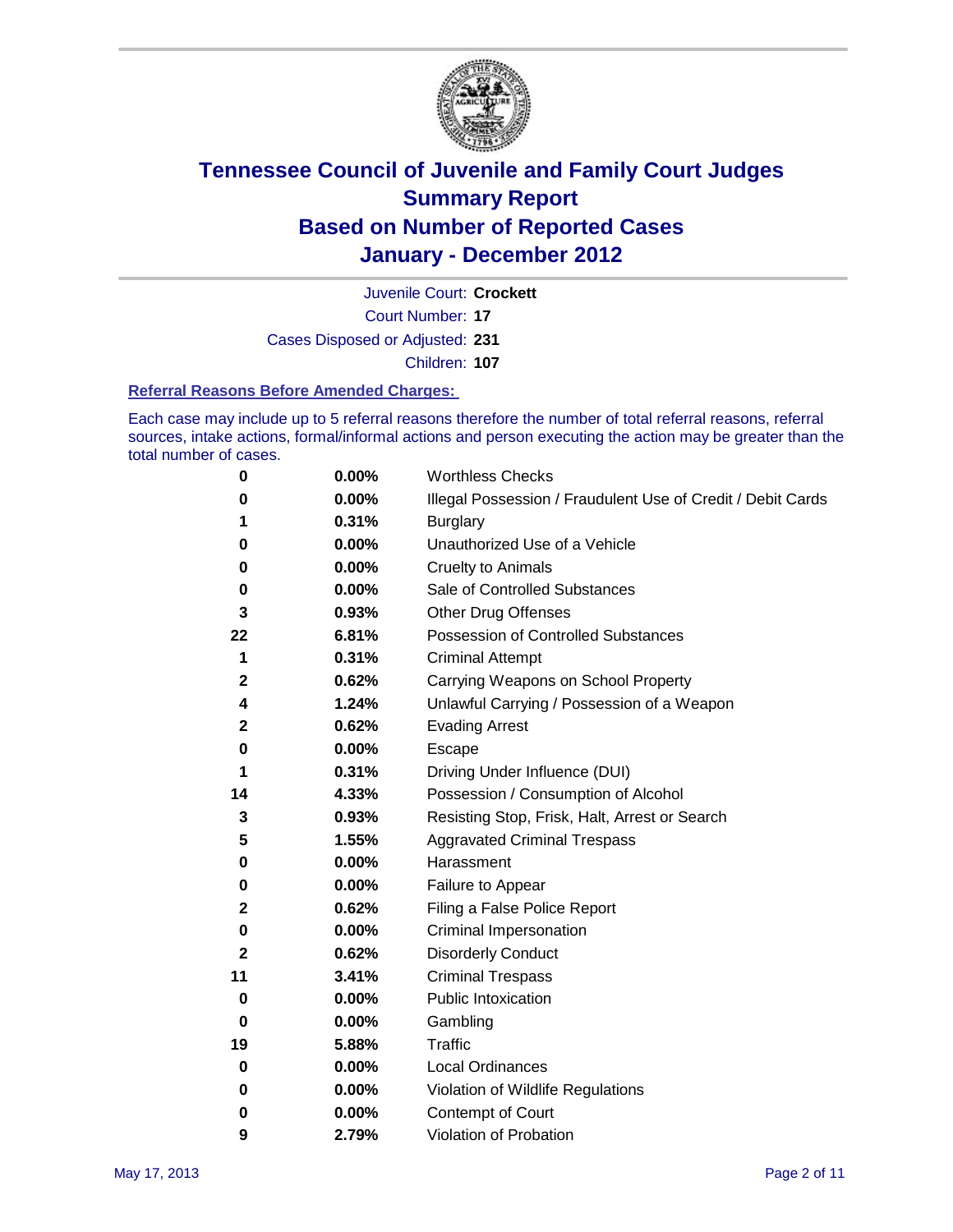

Court Number: **17** Juvenile Court: **Crockett** Cases Disposed or Adjusted: **231** Children: **107**

#### **Referral Reasons Before Amended Charges:**

Each case may include up to 5 referral reasons therefore the number of total referral reasons, referral sources, intake actions, formal/informal actions and person executing the action may be greater than the total number of cases.

| 0        | 0.00%    | Violation of Aftercare                 |
|----------|----------|----------------------------------------|
| 7        | 2.17%    | <b>Unruly Behavior</b>                 |
| 3        | 0.93%    | Truancy                                |
| 3        | 0.93%    | In-State Runaway                       |
| $\bf{0}$ | $0.00\%$ | Out-of-State Runaway                   |
| 20       | 6.19%    | Possession of Tobacco Products         |
| $\bf{0}$ | 0.00%    | Violation of a Valid Court Order       |
| 12       | 3.72%    | <b>Violation of Curfew</b>             |
| 0        | 0.00%    | Sexually Abused Child                  |
| 0        | 0.00%    | <b>Physically Abused Child</b>         |
| 0        | 0.00%    | Dependency / Neglect                   |
| 0        | 0.00%    | <b>Termination of Parental Rights</b>  |
| 0        | 0.00%    | <b>Violation of Pretrial Diversion</b> |
| 0        | 0.00%    | Violation of Informal Adjustment       |
| 101      | 31.27%   | <b>Judicial Review</b>                 |
| 0        | 0.00%    | <b>Administrative Review</b>           |
| 0        | 0.00%    | <b>Foster Care Review</b>              |
| 0        | 0.00%    | Custody                                |
| 0        | 0.00%    | Visitation                             |
| 0        | 0.00%    | Paternity / Legitimation               |
| 0        | 0.00%    | <b>Child Support</b>                   |
| 0        | 0.00%    | <b>Request for Medical Treatment</b>   |
| $\bf{0}$ | 0.00%    | <b>Consent to Marry</b>                |
| 10       | 3.10%    | Other                                  |
| 323      | 100.00%  | <b>Total Referrals</b>                 |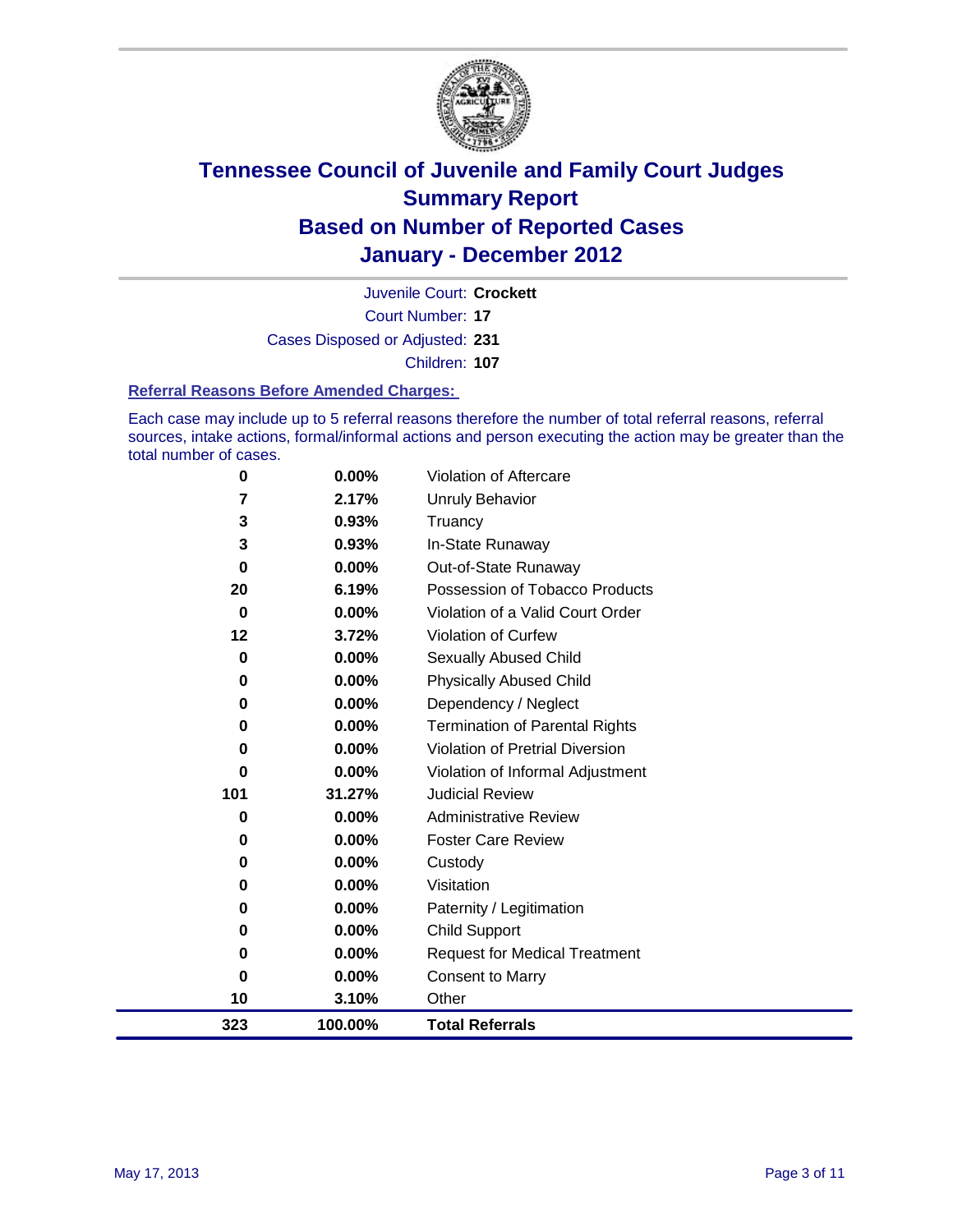

|                                 |               | Juvenile Court: Crockett          |  |  |  |  |  |
|---------------------------------|---------------|-----------------------------------|--|--|--|--|--|
| Court Number: 17                |               |                                   |  |  |  |  |  |
| Cases Disposed or Adjusted: 231 |               |                                   |  |  |  |  |  |
|                                 | Children: 107 |                                   |  |  |  |  |  |
| <b>Referral Sources: 1</b>      |               |                                   |  |  |  |  |  |
| 179                             | 55.42%        | Law Enforcement                   |  |  |  |  |  |
| $\mathbf{2}$                    | 0.62%         | Parents                           |  |  |  |  |  |
| $\mathbf{2}$                    | 0.62%         | <b>Relatives</b>                  |  |  |  |  |  |
| 0                               | 0.00%         | Self                              |  |  |  |  |  |
| 21                              | 6.50%         | School                            |  |  |  |  |  |
| 0                               | $0.00\%$      | <b>CSA</b>                        |  |  |  |  |  |
| 0                               | $0.00\%$      | <b>DCS</b>                        |  |  |  |  |  |
| 0                               | $0.00\%$      | <b>Other State Department</b>     |  |  |  |  |  |
| 0                               | $0.00\%$      | <b>District Attorney's Office</b> |  |  |  |  |  |
| 111                             | 34.37%        | <b>Court Staff</b>                |  |  |  |  |  |
| 0                               | 0.00%         | Social Agency                     |  |  |  |  |  |
| 0                               | 0.00%         | <b>Other Court</b>                |  |  |  |  |  |
| 8                               | 2.48%         | Victim                            |  |  |  |  |  |
| 0                               | $0.00\%$      | Child & Parent                    |  |  |  |  |  |
| 0                               | $0.00\%$      | Hospital                          |  |  |  |  |  |

 **0.00%** Unknown **0.00%** Other **100.00% Total Referral Sources**

### **Age of Child at Referral: 2**

| 0  | 0.00%    | <b>Unknown</b>     |
|----|----------|--------------------|
|    |          |                    |
| 0  | $0.00\%$ | Ages 19 and Over   |
| 33 | 30.84%   | Ages 17 through 18 |
| 46 | 42.99%   | Ages 15 through 16 |
| 20 | 18.69%   | Ages 13 through 14 |
| 8  | 7.48%    | Ages 11 through 12 |
| 0  | 0.00%    | Ages 10 and Under  |
|    |          |                    |

<sup>1</sup> If different than number of Referral Reasons (323), verify accuracy of your court's data.

<sup>2</sup> One child could be counted in multiple categories, verify accuracy of your court's data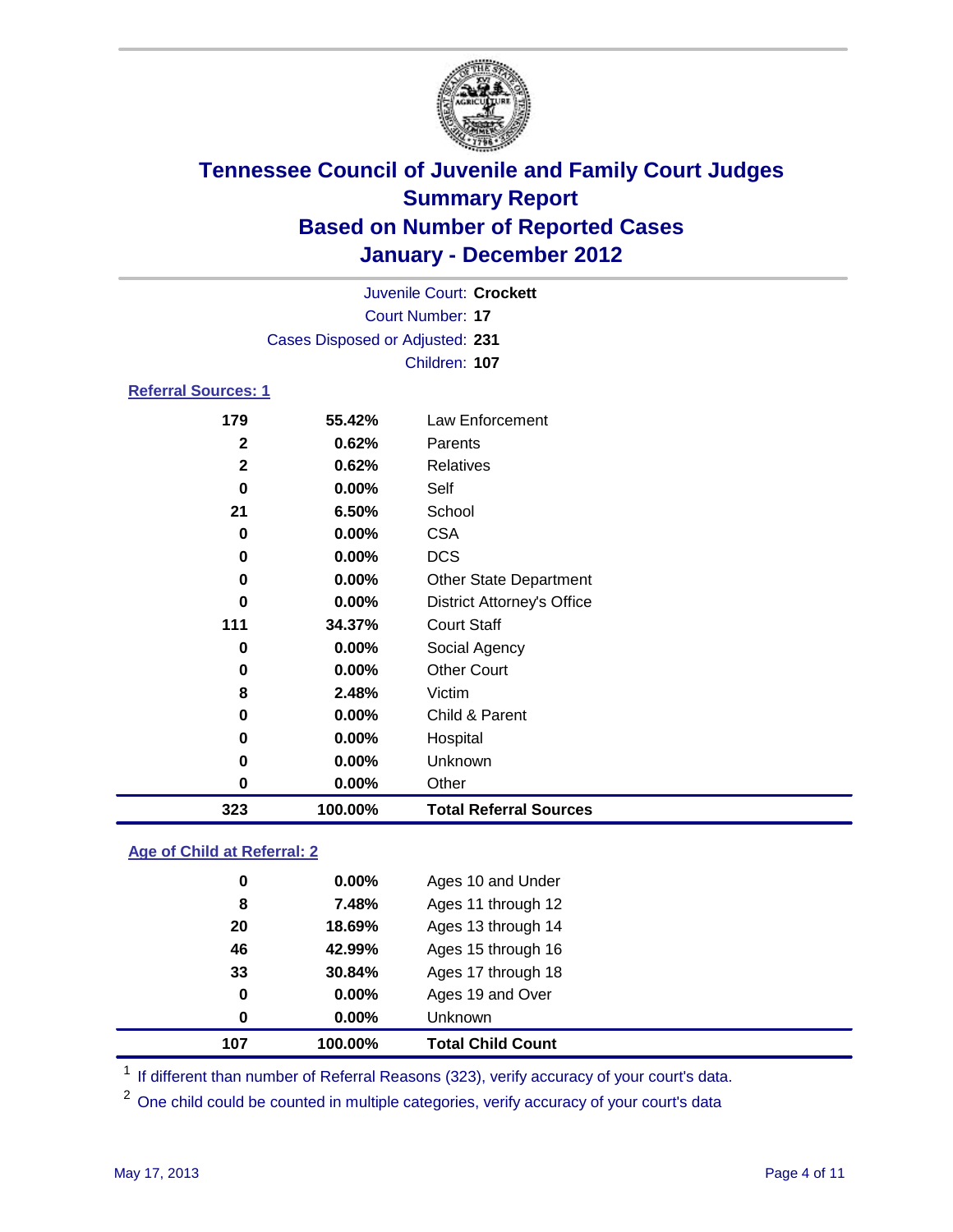

| Juvenile Court: Crockett                |                                 |                          |  |  |
|-----------------------------------------|---------------------------------|--------------------------|--|--|
| Court Number: 17                        |                                 |                          |  |  |
|                                         | Cases Disposed or Adjusted: 231 |                          |  |  |
|                                         |                                 | Children: 107            |  |  |
| Sex of Child: 1                         |                                 |                          |  |  |
| 86                                      | 80.37%                          | Male                     |  |  |
| 21                                      | 19.63%                          | Female                   |  |  |
| $\mathbf 0$                             | 0.00%                           | Unknown                  |  |  |
| 107                                     | 100.00%                         | <b>Total Child Count</b> |  |  |
| Race of Child: 1                        |                                 |                          |  |  |
| 81                                      | 75.70%                          | White                    |  |  |
| 13                                      | 12.15%                          | African American         |  |  |
| $\mathbf 0$                             | 0.00%                           | Native American          |  |  |
| $\mathbf 0$                             | 0.00%                           | Asian                    |  |  |
| 13                                      | 12.15%                          | Mixed                    |  |  |
| $\pmb{0}$                               | 0.00%                           | Unknown                  |  |  |
| 107                                     | 100.00%                         | <b>Total Child Count</b> |  |  |
| <b>Hispanic Origin: 1</b>               |                                 |                          |  |  |
| 10                                      | 9.35%                           | Yes                      |  |  |
| 97                                      | 90.65%                          | <b>No</b>                |  |  |
| $\mathbf 0$                             | 0.00%                           | Unknown                  |  |  |
| 107                                     | 100.00%                         | <b>Total Child Count</b> |  |  |
| <b>School Enrollment of Children: 1</b> |                                 |                          |  |  |
| 101                                     | 94.39%                          | Yes                      |  |  |
| 5                                       | 4.67%                           | No                       |  |  |
| 1                                       | 0.93%                           | Unknown                  |  |  |
| 107                                     | 100.00%                         | <b>Total Child Count</b> |  |  |

One child could be counted in multiple categories, verify accuracy of your court's data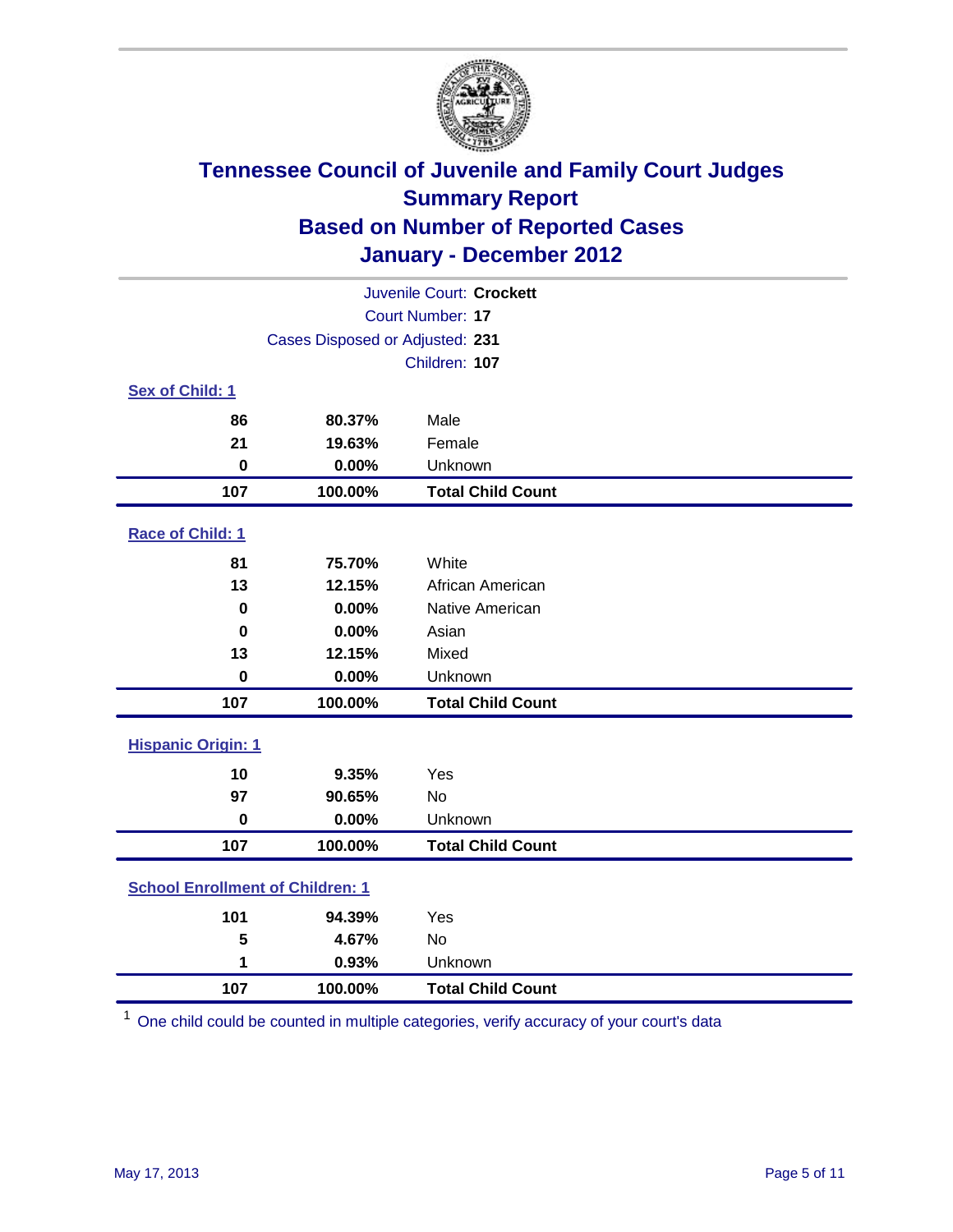

Court Number: **17** Juvenile Court: **Crockett** Cases Disposed or Adjusted: **231** Children: **107**

#### **Living Arrangement of Child at Time of Referral: 1**

| 107          | 100.00%  | <b>Total Child Count</b>     |
|--------------|----------|------------------------------|
| 1            | 0.93%    | Other                        |
| 0            | 0.00%    | Unknown                      |
| 0            | $0.00\%$ | Independent                  |
| 1            | 0.93%    | In an Institution            |
| 1            | 0.93%    | In a Residential Center      |
| 0            | $0.00\%$ | In a Group Home              |
| 0            | $0.00\%$ | With Foster Family           |
| 1            | 0.93%    | With Adoptive Parents        |
| 18           | 16.82%   | <b>With Relatives</b>        |
| 10           | 9.35%    | With Father                  |
| 48           | 44.86%   | With Mother                  |
| $\mathbf{2}$ | 1.87%    | With Mother and Stepfather   |
| 3            | 2.80%    | With Father and Stepmother   |
| 22           | 20.56%   | With Both Biological Parents |
|              |          |                              |

### **Type of Detention: 2**

| 231              | 100.00%  | <b>Total Detention Count</b> |  |
|------------------|----------|------------------------------|--|
| $\mathbf{2}$     | 0.87%    | Other                        |  |
| 212              | 91.77%   | Does Not Apply               |  |
| $\bf{0}$         | $0.00\%$ | Unknown                      |  |
| 0                | $0.00\%$ | Psychiatric Hospital         |  |
| 0                | 0.00%    | Jail - No Separation         |  |
| 0                | $0.00\%$ | Jail - Partial Separation    |  |
| $\boldsymbol{0}$ | $0.00\%$ | Jail - Complete Separation   |  |
| 17               | 7.36%    | Juvenile Detention Facility  |  |
| 0                | $0.00\%$ | Non-Secure Placement         |  |
|                  |          |                              |  |

<sup>1</sup> One child could be counted in multiple categories, verify accuracy of your court's data

<sup>2</sup> If different than number of Cases (231) verify accuracy of your court's data.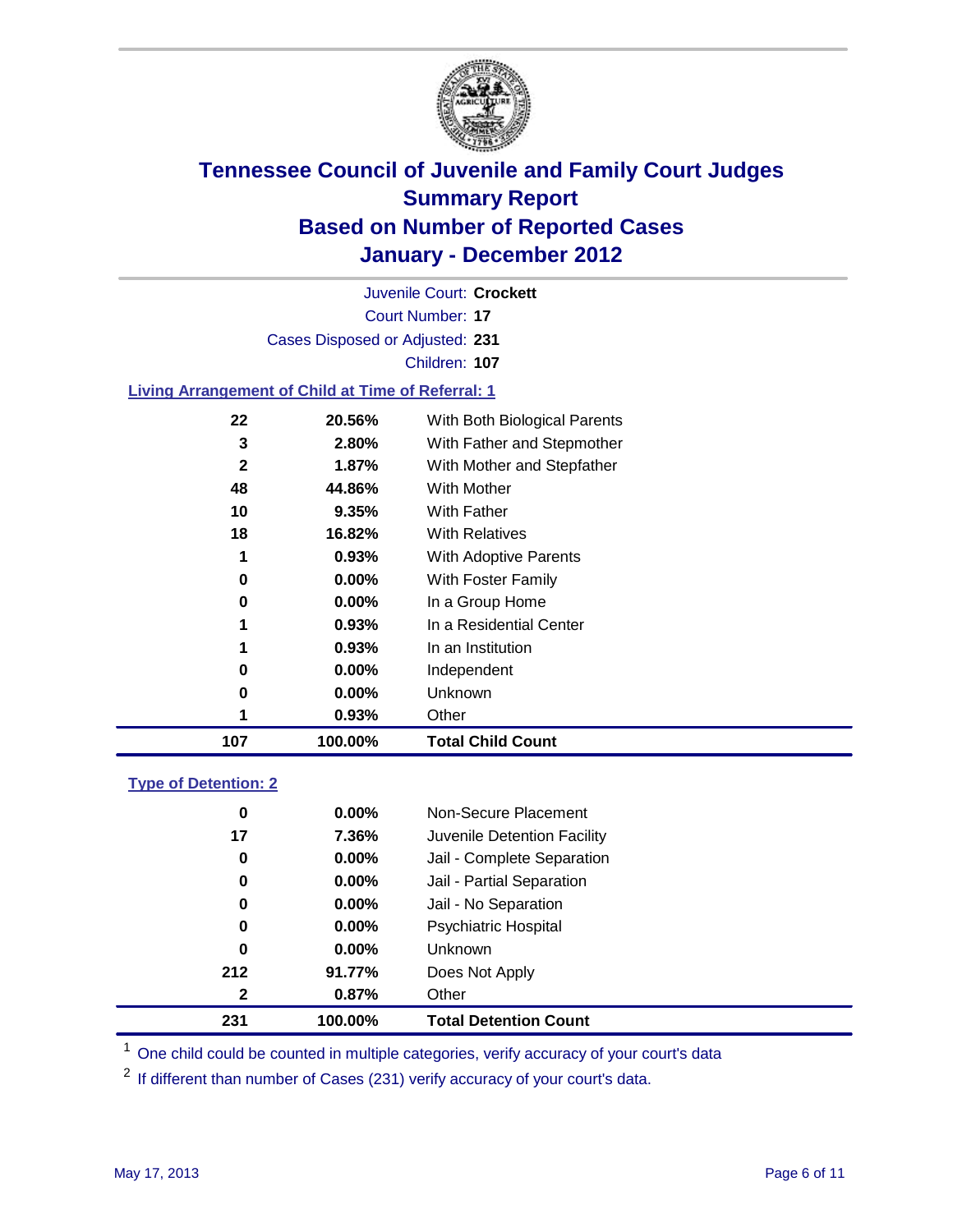

| Juvenile Court: Crockett |                                                    |                                                  |  |  |  |  |
|--------------------------|----------------------------------------------------|--------------------------------------------------|--|--|--|--|
|                          | <b>Court Number: 17</b>                            |                                                  |  |  |  |  |
|                          | Cases Disposed or Adjusted: 231                    |                                                  |  |  |  |  |
|                          | Children: 107                                      |                                                  |  |  |  |  |
|                          | <b>Placement After Secure Detention Hearing: 1</b> |                                                  |  |  |  |  |
| 10                       | 4.33%                                              | Returned to Prior Living Arrangement             |  |  |  |  |
| 3                        | 1.30%                                              | Juvenile Detention Facility                      |  |  |  |  |
| $\bf{0}$                 | 0.00%                                              | Jail                                             |  |  |  |  |
| 0                        | 0.00%                                              | Shelter / Group Home                             |  |  |  |  |
| 0                        | 0.00%                                              | <b>Foster Family Home</b>                        |  |  |  |  |
| $\bf{0}$                 | 0.00%                                              | Psychiatric Hospital                             |  |  |  |  |
| $\mathbf{2}$             | 0.87%                                              | Unknown                                          |  |  |  |  |
| 211                      | 91.34%                                             | Does Not Apply                                   |  |  |  |  |
| 5                        | 2.16%                                              | Other                                            |  |  |  |  |
| 231                      | 100.00%                                            | <b>Total Placement Count</b>                     |  |  |  |  |
| <b>Intake Actions: 2</b> |                                                    |                                                  |  |  |  |  |
| 222                      |                                                    |                                                  |  |  |  |  |
|                          |                                                    |                                                  |  |  |  |  |
| 0                        | 68.73%                                             | <b>Petition Filed</b>                            |  |  |  |  |
| 0                        | 0.00%<br>0.00%                                     | <b>Motion Filed</b><br><b>Citation Processed</b> |  |  |  |  |
| 0                        | 0.00%                                              | Notification of Paternity Processed              |  |  |  |  |
| 101                      | 31.27%                                             | Scheduling of Judicial Review                    |  |  |  |  |
| 0                        | 0.00%                                              | Scheduling of Administrative Review              |  |  |  |  |
| 0                        | 0.00%                                              | Scheduling of Foster Care Review                 |  |  |  |  |
| $\bf{0}$                 | 0.00%                                              | Unknown                                          |  |  |  |  |
| 0                        | 0.00%                                              | Does Not Apply                                   |  |  |  |  |
| 0                        | 0.00%                                              | Other                                            |  |  |  |  |

<sup>1</sup> If different than number of Cases (231) verify accuracy of your court's data.

<sup>2</sup> If different than number of Referral Reasons (323), verify accuracy of your court's data.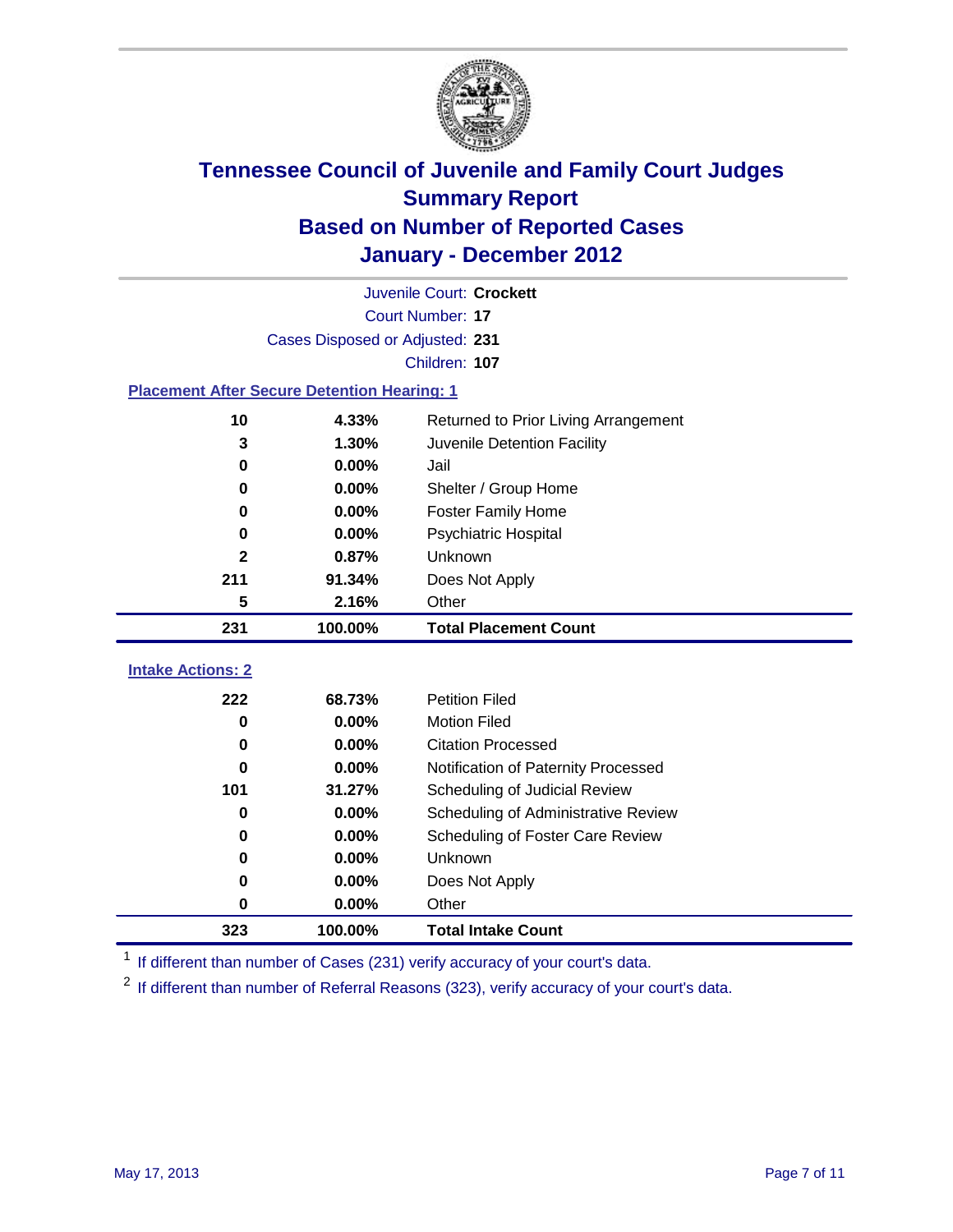

Court Number: **17** Juvenile Court: **Crockett** Cases Disposed or Adjusted: **231** Children: **107**

#### **Last Grade Completed by Child: 1**

| 0                                       | 0.00%   | Too Young for School         |  |
|-----------------------------------------|---------|------------------------------|--|
| 0                                       | 0.00%   | Preschool                    |  |
| 0                                       | 0.00%   | Kindergarten                 |  |
| 0                                       | 0.00%   | 1st Grade                    |  |
| 0                                       | 0.00%   | 2nd Grade                    |  |
| 0                                       | 0.00%   | 3rd Grade                    |  |
| 0                                       | 0.00%   | 4th Grade                    |  |
| 4                                       | 3.74%   | 5th Grade                    |  |
| 4                                       | 3.74%   | 6th Grade                    |  |
| 10                                      | 9.35%   | 7th Grade                    |  |
| 12                                      | 11.21%  | 8th Grade                    |  |
| 18                                      | 16.82%  | 9th Grade                    |  |
| 23                                      | 21.50%  | 10th Grade                   |  |
| 12                                      | 11.21%  | 11th Grade                   |  |
| $\bf{0}$                                | 0.00%   | 12th Grade                   |  |
| 0                                       | 0.00%   | Non-Graded Special Ed        |  |
| 0                                       | 0.00%   | <b>GED</b>                   |  |
| $\mathbf{2}$                            | 1.87%   | Graduated                    |  |
| 0                                       | 0.00%   | <b>Never Attended School</b> |  |
| 22                                      | 20.56%  | Unknown                      |  |
| $\bf{0}$                                | 0.00%   | Other                        |  |
| 107                                     | 100.00% | <b>Total Child Count</b>     |  |
| <b>Enrolled in Special Education: 1</b> |         |                              |  |

| 14  | 13.08%  | Yes                      |
|-----|---------|--------------------------|
| 80  | 74.77%  | No                       |
| 13  | 12.15%  | <b>Unknown</b>           |
| 107 | 100.00% | <b>Total Child Count</b> |

One child could be counted in multiple categories, verify accuracy of your court's data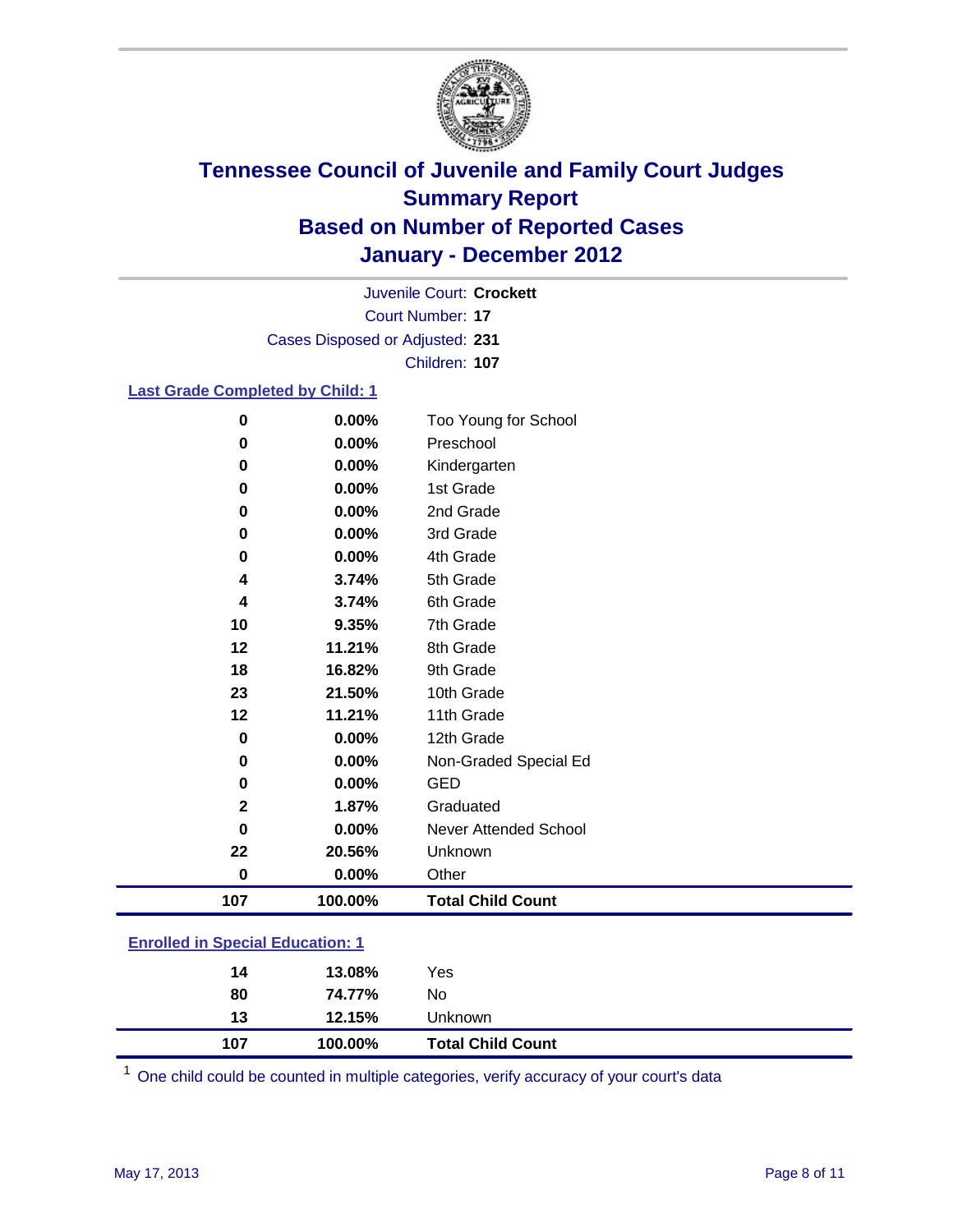

|                              | Juvenile Court: Crockett        |                           |  |  |  |
|------------------------------|---------------------------------|---------------------------|--|--|--|
|                              | Court Number: 17                |                           |  |  |  |
|                              | Cases Disposed or Adjusted: 231 |                           |  |  |  |
|                              |                                 | Children: 107             |  |  |  |
| <b>Action Executed By: 1</b> |                                 |                           |  |  |  |
| 323                          | 100.00%                         | Judge                     |  |  |  |
| $\bf{0}$                     | $0.00\%$                        | Magistrate                |  |  |  |
| $\bf{0}$                     | $0.00\%$                        | <b>YSO</b>                |  |  |  |
| 0                            | $0.00\%$                        | Other                     |  |  |  |
| 0                            | 0.00%                           | Unknown                   |  |  |  |
| 323                          | 100.00%                         | <b>Total Action Count</b> |  |  |  |

### **Formal / Informal Actions: 1**

| 48           | 14.86%   | Dismissed                                        |
|--------------|----------|--------------------------------------------------|
| 7            | 2.17%    | Retired / Nolle Prosequi                         |
| 67           | 20.74%   | <b>Complaint Substantiated Delinquent</b>        |
| 19           | 5.88%    | <b>Complaint Substantiated Status Offender</b>   |
| 0            | 0.00%    | <b>Complaint Substantiated Dependent/Neglect</b> |
| 0            | 0.00%    | <b>Complaint Substantiated Abused</b>            |
| 0            | $0.00\%$ | <b>Complaint Substantiated Mentally III</b>      |
| 0            | $0.00\%$ | Informal Adjustment                              |
| 7            | 2.17%    | <b>Pretrial Diversion</b>                        |
| 0            | $0.00\%$ | <b>Transfer to Adult Court Hearing</b>           |
| 0            | 0.00%    | Charges Cleared by Transfer to Adult Court       |
| $\mathbf{2}$ | 0.62%    | Special Proceeding                               |
| $\mathbf{2}$ | 0.62%    | <b>Review Concluded</b>                          |
| 166          | 51.39%   | Case Held Open                                   |
| 5            | 1.55%    | Other                                            |
| 0            | $0.00\%$ | <b>Unknown</b>                                   |
| 323          | 100.00%  | <b>Total Action Count</b>                        |

<sup>1</sup> If different than number of Referral Reasons (323), verify accuracy of your court's data.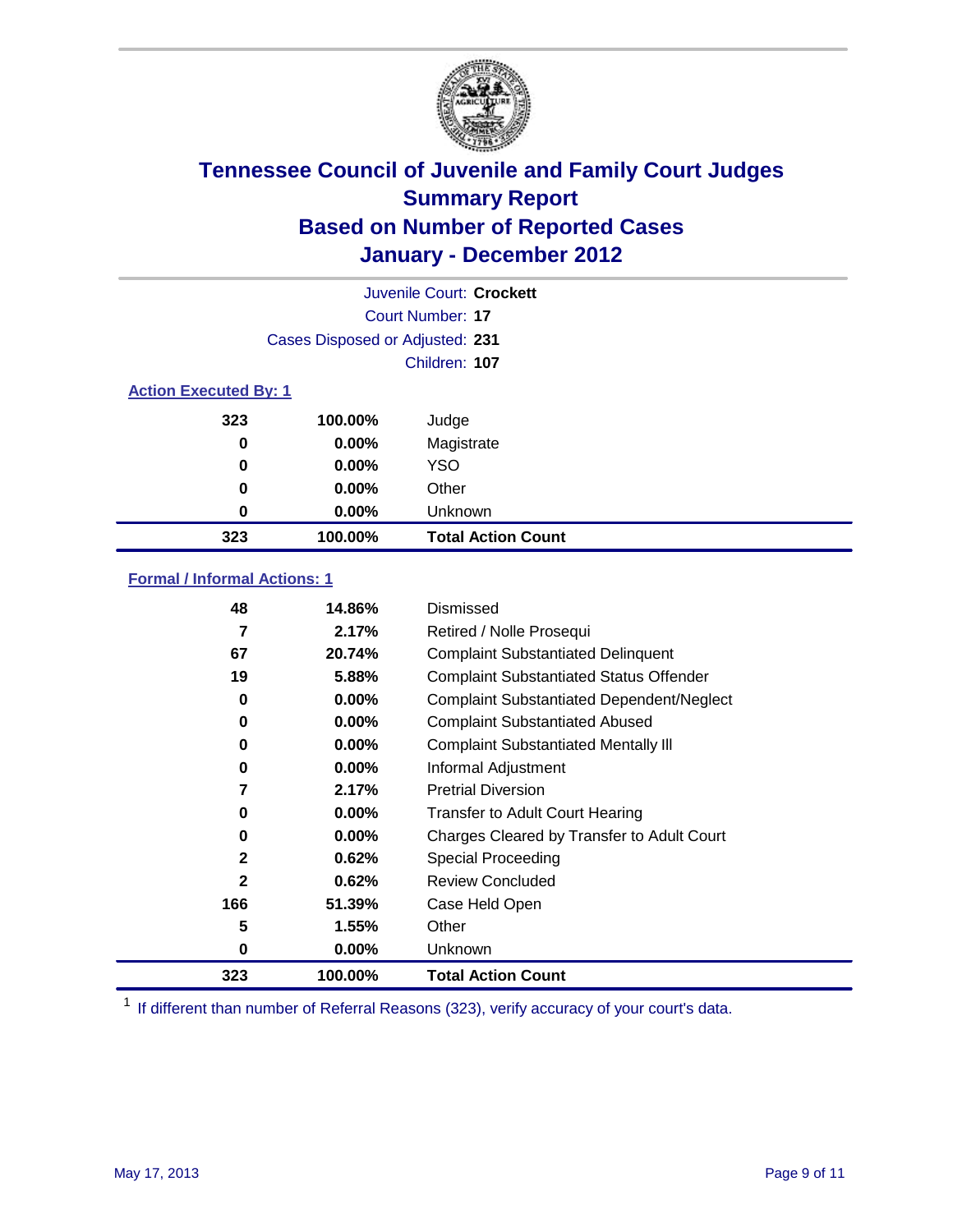

|                       |                                 | Juvenile Court: Crockett                              |
|-----------------------|---------------------------------|-------------------------------------------------------|
|                       |                                 | <b>Court Number: 17</b>                               |
|                       | Cases Disposed or Adjusted: 231 |                                                       |
|                       |                                 | Children: 107                                         |
| <b>Case Outcomes:</b> |                                 | There can be multiple outcomes for one child or case. |
| 21                    | 3.93%                           | <b>Case Dismissed</b>                                 |
| 7                     | 1.31%                           | Case Retired or Nolle Prosequi                        |
| 0                     | 0.00%                           | Warned / Counseled                                    |
| 113                   | 21.16%                          | Held Open For Review                                  |
| 65                    | 12.17%                          | Supervision / Probation to Juvenile Court             |
| 1                     | 0.19%                           | <b>Probation to Parents</b>                           |
| 57                    | 10.67%                          | Referral to Another Entity for Supervision / Service  |
| 4                     | 0.75%                           | Referred for Mental Health Counseling                 |
| 28                    | 5.24%                           | Referred for Alcohol and Drug Counseling              |
| 0                     | 0.00%                           | <b>Referred to Alternative School</b>                 |
| 0                     | 0.00%                           | Referred to Private Child Agency                      |
| 5                     | 0.94%                           | Referred to Defensive Driving School                  |
| 1                     | 0.19%                           | Referred to Alcohol Safety School                     |
| 0                     | 0.00%                           | Referred to Juvenile Court Education-Based Program    |
| 0                     | 0.00%                           | Driver's License Held Informally                      |
| 0                     | 0.00%                           | <b>Voluntary Placement with DMHMR</b>                 |
| 2                     | 0.37%                           | <b>Private Mental Health Placement</b>                |
| 0                     | 0.00%                           | <b>Private MR Placement</b>                           |
| 0                     | 0.00%                           | Placement with City/County Agency/Facility            |
| 1                     | 0.19%                           | Placement with Relative / Other Individual            |
| 21                    | 3.93%                           | Fine                                                  |
| 18                    | 3.37%                           | <b>Public Service</b>                                 |
| 12                    | 2.25%                           | Restitution                                           |
| 0                     | 0.00%                           | <b>Runaway Returned</b>                               |
| 29                    | 5.43%                           | No Contact Order                                      |
| 0                     | 0.00%                           | Injunction Other than No Contact Order                |
| 14                    | 2.62%                           | <b>House Arrest</b>                                   |
| 4                     | 0.75%                           | <b>Court Defined Curfew</b>                           |
| 0                     | 0.00%                           | Dismissed from Informal Adjustment                    |
| 1                     | 0.19%                           | <b>Dismissed from Pretrial Diversion</b>              |
| 0                     | 0.00%                           | Released from Probation                               |
| 0                     | 0.00%                           | <b>Transferred to Adult Court</b>                     |
| 0                     | 0.00%                           | <b>DMHMR Involuntary Commitment</b>                   |